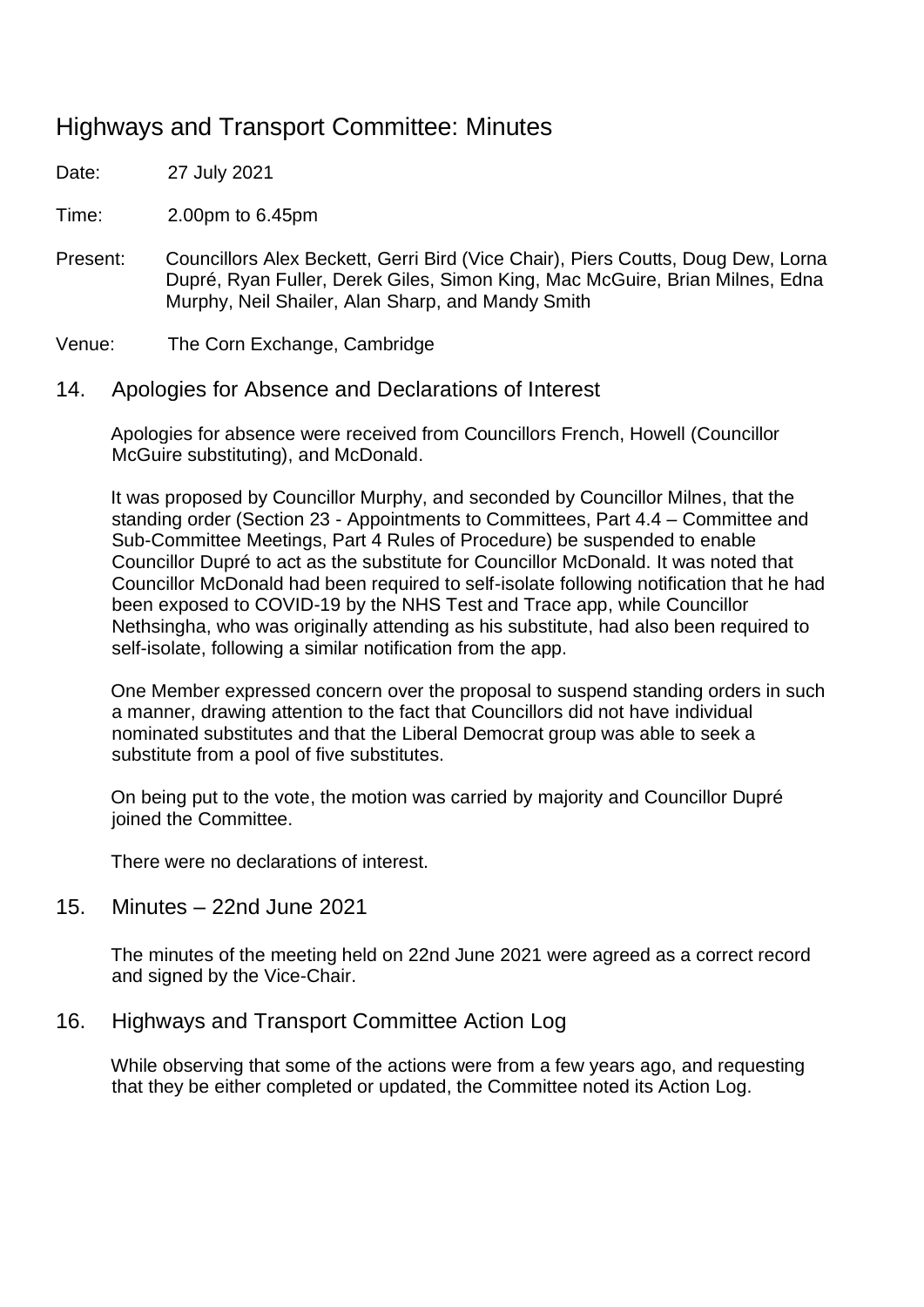### 17. Petitions and Public Questions

The Committee was informed that two petitions and two public questions had been received, while a significant number of requests to speak on specific items had also been received and would be heard at the beginning of the respective agenda items.

The Vice-Chair invited Professor Carola-Bibiane Schönlieb to present her question to the Committee. Highlighting that reducing the default 30mph speed limit to 20mph reduced road casualties by an average of 20%, reduced pollution and noise levels, while also increasing levels of active travel, Professor Schönlieb informed the Committee that the practice was supported by the United Nations, the World Health Organisation and Public Health England. Noting that there had been 648 road casualties in Cambridgeshire on 30mph roads in 2019, she argued that investing £2m to implement a 20mph default speed limit across Cambridgeshire could therefore prevent over 100 deaths per year, thus saving the Council £6.4m per year. She asked the Committee when it would set a policy to normalise 20mph as the default speed limit in Cambridgeshire and budget for its implementation.

The Vice-Chair informed Professor Schönlieb that she would receive a written response from the Council within ten working days of the meeting. **Action Required.**

A petition with 122 signatories was read out by the clerk on behalf of Mr Jonathan Cooke relating to the recent installation of a vehicle length restriction sign on Cage Hill in Swaffham Prior. Noting that the sign had been installed on private land in a village conservation area without any prior consultation with the local community, Mr Cooke called for the sign to be removed and reinstalled in an alternative location following a full consultation with Swaffham Prior Parish Council, the East Cambridgeshire District Council Conservation Officer and other relevant stakeholders.

The Vice-Chair advised that a written response from the Council would be sent to the petition organiser and signatories within ten working days of the meeting. **Action Required.**

The Vice-Chair invited Mr Robert Day to present a petition with 1,246 signatories relating to the decision of the Council to close the car park at Skaters Meadow in Cambridge. Noting that the area was one of the few places in Cambridge that was accessible for open swimming, he argued that the closure of the car park would disproportionality affect more vulnerable residents and would impact on those living in the more deprived areas of the city that were not able to walk and was therefore contrary to the Council's Strategic Framework that promoted healthy active lifestyles. He also highlighted the issue of consent by the landowners and access to their private land. Mr Day urged the Committee to reflect on the Council's priorities and provide green open spaces that were available for everyone to enjoy.

Councillor Beckett read a statement from Councillor Nethsingha in response to the petition in which she acknowledged the concern of the petitioners and sought to provide assurance that, contrary to limiting access, the aim was to ensure the maintenance of safe access and to protect the environment. Councillor Nethsingha asked Mr Day whether he accepted that some level of change in the management of the area was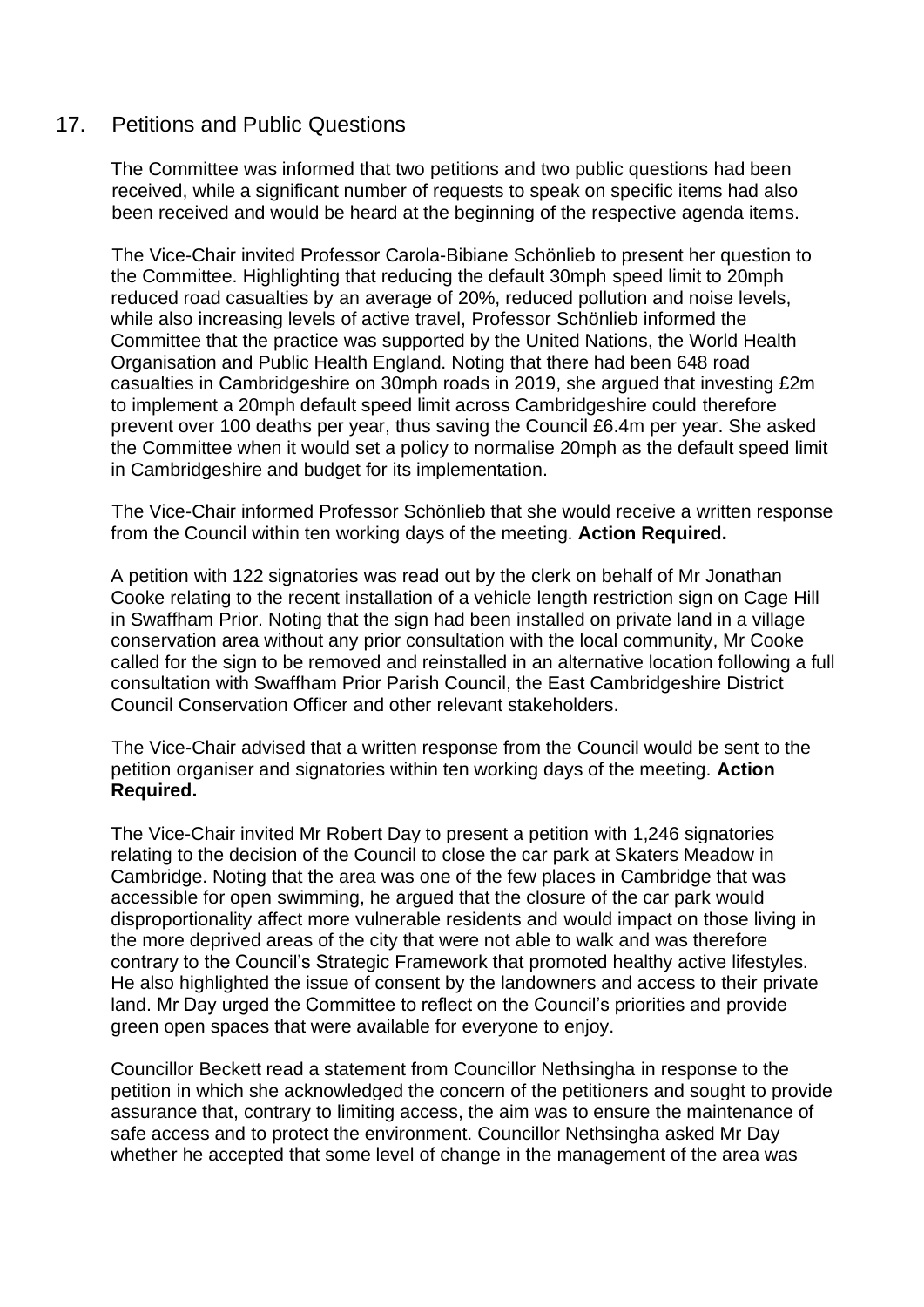required. In response, Mr Day argued that the question was in the landowner's intent and was not within the Council's remit.

The Vice-Chair thanked Mr Day and advised that a written response would be sent within ten working days of the meeting. **Action Required.**

The clerk read a question from Mr Andrew Whitaker relating to Skaters Meadow. Highlighting the number of people that walked the meadow, together with the issues presented by commuters, campervans and local residents that sought to avoid parking charges elsewhere, Mr Whitaker drew attention to the environmental damage caused by drivers seeking to park their vehicles. He asked the Committee whether it supported low carbon transport and initiatives that reduced the impact on the natural environment, and whether it would uphold the law on Public Rights of Way across Cambridgeshire, so that Skaters Meadow Footpath could be safely used by walkers and cyclists, while being protected from environmental damage caused by motor vehicles.

The Vice-Chair advised that a written response would be sent to Mr Whitaker within ten working days of the meeting. **Action Required.**

### 18. A1123 and A1421 Reclassification to 'B' Road Status

Members considered a report that followed a motion passed by full Council on 15th December 2020, which provided the Committee with an analysis of the proposal to reclassify the A1123 and the A1421 to 'B' road status. Attention was drawn to the resultant loss of income that would result for Cambridgeshire and Peterborough City Council were the road to be reclassified, and it was argued that it would have little impact on the level of road usage by Heavy Goods Vehicles (HGVs), given their mainly local movements. Instead, it was suggested that the Committee could consider alternative options for traffic calming.

The Vice-Chair invited Mrs Wendy Oldfield to address the Committee. Highlighting the detrimental effects of historic problems of traffic levels and speeding on the road, Mrs Oldfield drew attention to the insufficient width of the road, which was exacerbated by the high levels of HGVs. Noting the dangerous levels of greenhouse gas emissions and noise suffered by residents of Earith, she asked the Committee to reject the proposal.

The Vice-Chair thanked Mrs Oldfield and advised that a written response would be sent within ten working days of the meeting. **Action Required.**

Councillor Bill Hunt, the East Cambridgeshire District councillor for the Stretham ward, was invited to address the Committee. Noting that no objections to the proposal had been received from the local community during extensive consultation or during the Council meeting in December 2020, Councillor Hunt drew attention to nearby major A roads that avoided inhabited areas and argued that the A1123 and A1421 were designed for B road purposes. He highlighted the negative affects on local residents and their call to reclassify the roads in order to facilitate Local Highway Improvement schemes, and encouraged the Committee to listen to the voice of the local community.

The Vice-Chair thanked Councillor Hunt and advised that a written response would be sent within ten working days of the meeting. **Action Required.**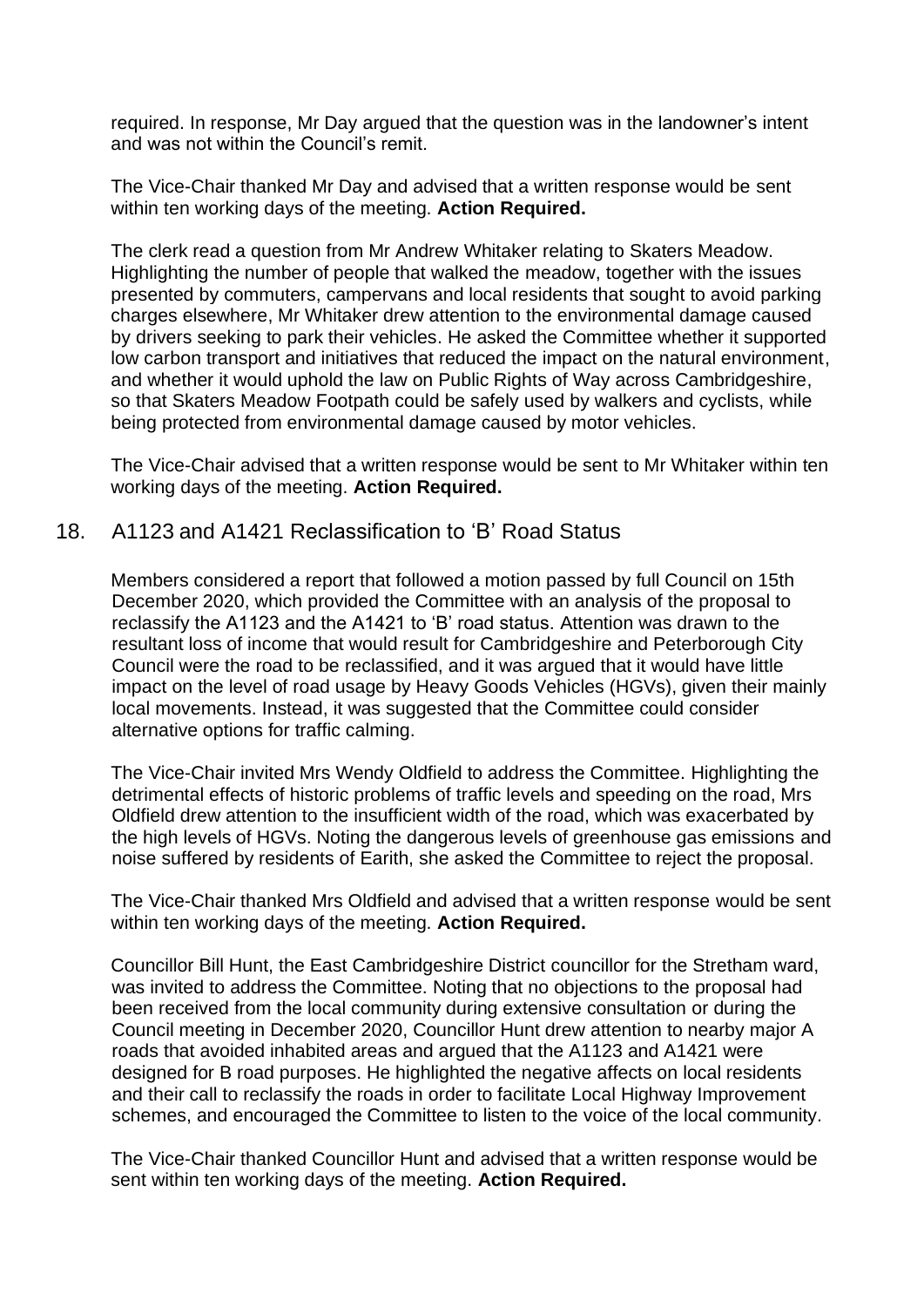The clerk read out a written statement from Councillor Dan Schumann, County Councillor for Soham South and Haddenham. Drawing attention to the high levels of traffic endured by local communities, Councillor Schumann argued that the recommendation did not take consideration of the opinions of affected communities. Noting that every parish within his division supported the declassification as the most effective means of dealing with longstanding issues, he emphasised that full Council had also supported it in December 2020, and argued that it would therefore be undemocratic to reject the declassification.

The clerk read out a written statement from Councillor Steve Criswell, County Councillor for Somersham and Earith. Noting the narrow footpath and large number of old properties in Earith that were affected by the noise, vibration, air pollution and volume of traffic on the A1123, he argued that local HGVs did not need to traverse the whole area, and suggested allocating funding to environmental improvements in the most affected villages.

During discussion of the report, individual Members raised the following points:

- acknowledged that full Council had supported the declassification in December 2020 without any opposition.
- argued that reclassification of the roads would not necessarily reduce traffic volumes, and that alternative mitigations would be more effective, although it was suggested that satellite navigation devices used by HGVs indicated the A road as the best route and that reclassification would therefore direct traffic to alternative, more suitable routes. It was argued that it was inconsistent that a 5% reduction in traffic identified during the redevelopment of the A14 had been considered significant, whereas a 20% reduction in traffic resulting from the proposal to reclassify the A1123 and A1421 was considered insignificant. It was also noted that a high proportion of the diverted traffic would be HGVs, which represented the most concerning aspect of current traffic levels along the roads.
- expressed concern regarding the cost to the Council in terms of lost funding from the Department for Transport, although it was argued by one Member that such losses would not be significant when considered alongside the overall highways budget, while alternative measures would represent a larger cost. It was also argued by one Member that the loss of funding for Peterborough City Council should not be taken into consideration, as the roads were in Cambridgeshire.
- recognised the views expressed by local residents, local Members and the public speakers, and argued that a rejection of the declassification would have a detrimental effect on people's lives.
- − argued that a rejection of the reclassification would contradict the environmental commitments of the Council.
- highlighted the positive, proactive impact that would result from reclassification, and argued that the Council should be more 'can-do' and proactive.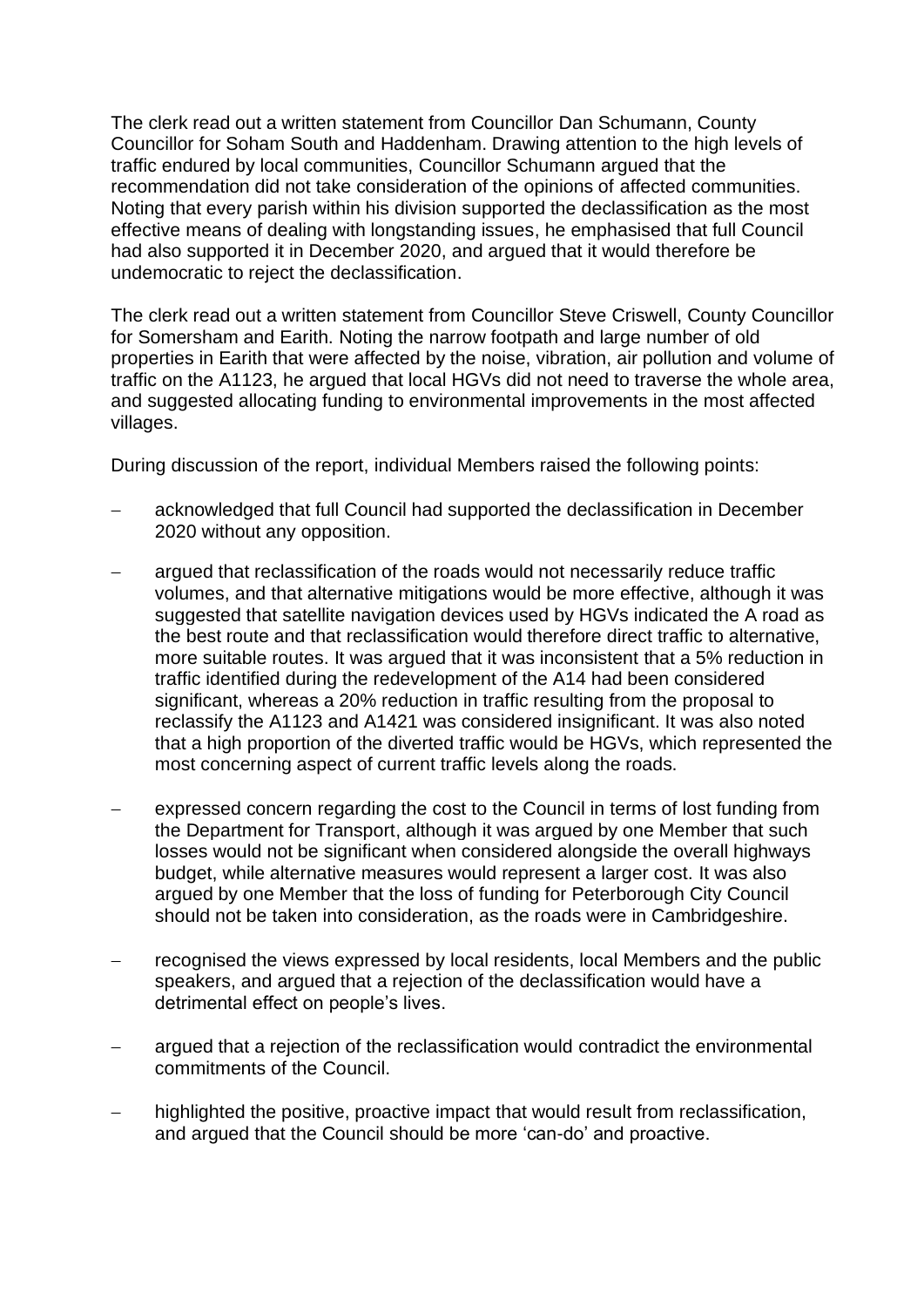- − recognised the need for traffic calming measures in local communities along the A roads, although it was suggested that previous attempts to install traffic calming measures had been rejected on the basis that they were A roads. It was clarified by the Traffic Manager that regulations permitted local authorities to install measures where speed limits were 30mph or less, regardless of the classification of the road. However, there were other considerations that had to be taken into account before any installation could take place.
- argued that although the level of HGV and other traffic movements on the routes was of great concern, the road could not be treated in isolation, and that it was not a solution to simply move traffic onto other roads.
- − observed that while problems existed on some stretches of the A roads, other parts of them were included in the County's strategic freight routes.

The following amendment to the recommendations was proposed by Councillor McGuire and seconded by Councillor Smith (addition in bold, removal in strikethrough):

- a) Note the requirement for a decision on this matter to be taken by Committee, for the reasons set out in the report;
- b) On the balance of the technical analysis contained in this report not to progress **Progress** the proposal to declassify the A1123 and A1421 from A road to B road status**.** at this time but to carry out further consultation, analysis and discussion with communities; and
- c) Request officers investigate potential options for traffic calming and speed reduction measures on these roads and possible sources of funding.

The proposed amendment was rejected as it negated the original recommendation.

It was resolved by majority to:

- a) Note the requirement for a decision on this matter to be taken by Committee, for the reasons set out in the report;
- b) On the balance of the technical analysis contained in this report not to progress the proposal to declassify the A1123 and A1421 from A road to B road status at this time but to carry out further consultation, analysis and discussion with communities; and
- b) Request officers investigate potential options for traffic calming and speed reduction measures on these roads and possible sources of funding.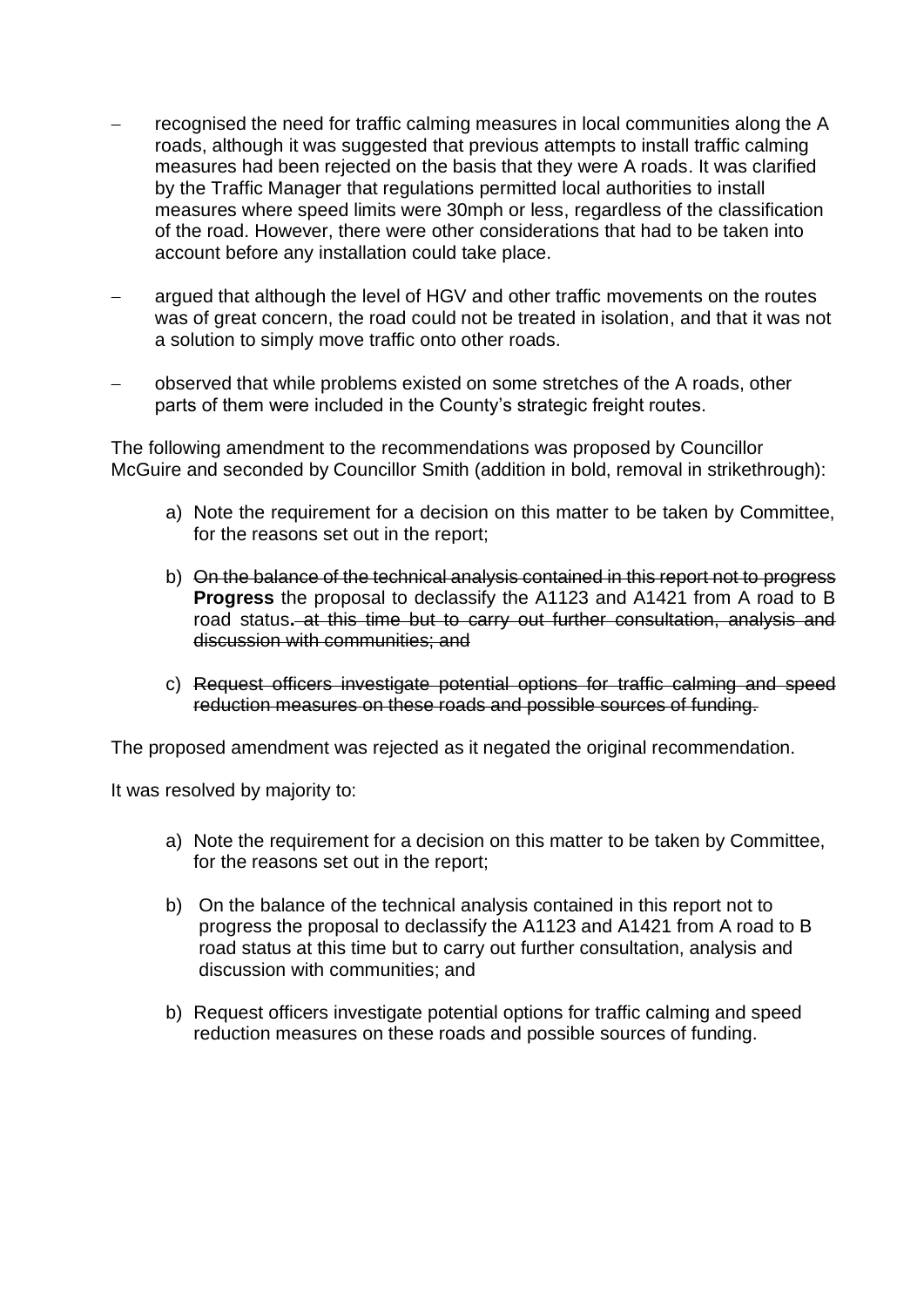## 19. Active Travel Fund: Mill Road Bus Gate Experimental Traffic Order

The Vice-Chair read a statement explaining that the Chair could not be present at the meeting and drawing attention to the significant amount of work he had done on this issue. She explained that like many Members she had engaged in debates on traffic management issues in the past. She provided the Committee with the details of her involvement with regard to the scheme and a petition related to it. The Council's Monitoring Officer had been consulted and had confirmed that she would be able to chair the meeting based on her assurance that she had an open mind and would listen to all views and consider all available options before the Committee. The Vice-Chair emphasised that she would chair this item impartially and that she was willing to consider all the available options; she hoped other Members would do the same.

The Committee received a report containing representations received during the statutory six-month objection period to the Mill Road Bus Gate Experimental Traffic Order (ETO) and the responses submitted as part of the additional non-statutory sixweek public consultation on the bus gate and associated measures, in order to consider traffic management options for the future of Mill Road. It was noted that the Active Travel Fund had been introduced by the Government at the start of the Covid-19 pandemic to ensure social distancing was maintained on the transport network and to address concerns that congestion would increase if alternatives to the car were not provided. Due to the particularly short time in which schemes were required to be implemented, an Experimental Traffic Regulation Order (ETRO) was chosen for the implementation of the scheme, which came into effect on 24th June 2020.

Subsequently, a statutory 6-month consultation was undertaken, as well as a nonstatutory 6-week public survey, both of which received a significant level of response. The fact that temporary restrictions resulting from the pandemic were in force for longer than anticipated meant the quality of data collected was impacted due to traffic in Cambridge currently still remaining at around 70% of normal pre-pandemic levels. It was therefore not yet possible to provide a full and detailed analysis of the impacts of the scheme. Attention was drawn to the negative and positive issues raised by respondents that were detailed in section 2 of the report. It was also noted that the Greater Cambridge Partnership (GCP) was undertaking a significant amount of work on access to Cambridge and the future use of the transport within and around the city, along with the Cambridgeshire and Peterborough Combined Authority.

Mr Chris Smith was invited to address the Committee. Drawing attention to the large number of elderly and disabled residents in the area affected by the Mill Road bridge closure, Mr Smith argued that it had exacerbated the impacts of the pandemic and consequent restrictions. He observed that the closure had divided the local community at a time when it most needed to come together and asked whether the Council had logged complaints in the period between June and December 2020 about the impacts of the ETRO on the elderly and disabled, and whether it had acted upon those complaints to amend the scheme. The Head of Transport and Infrastructure (Policy and Funding) noted that responses to such issues were included in the consultation report attached as Appendix 3 to the report.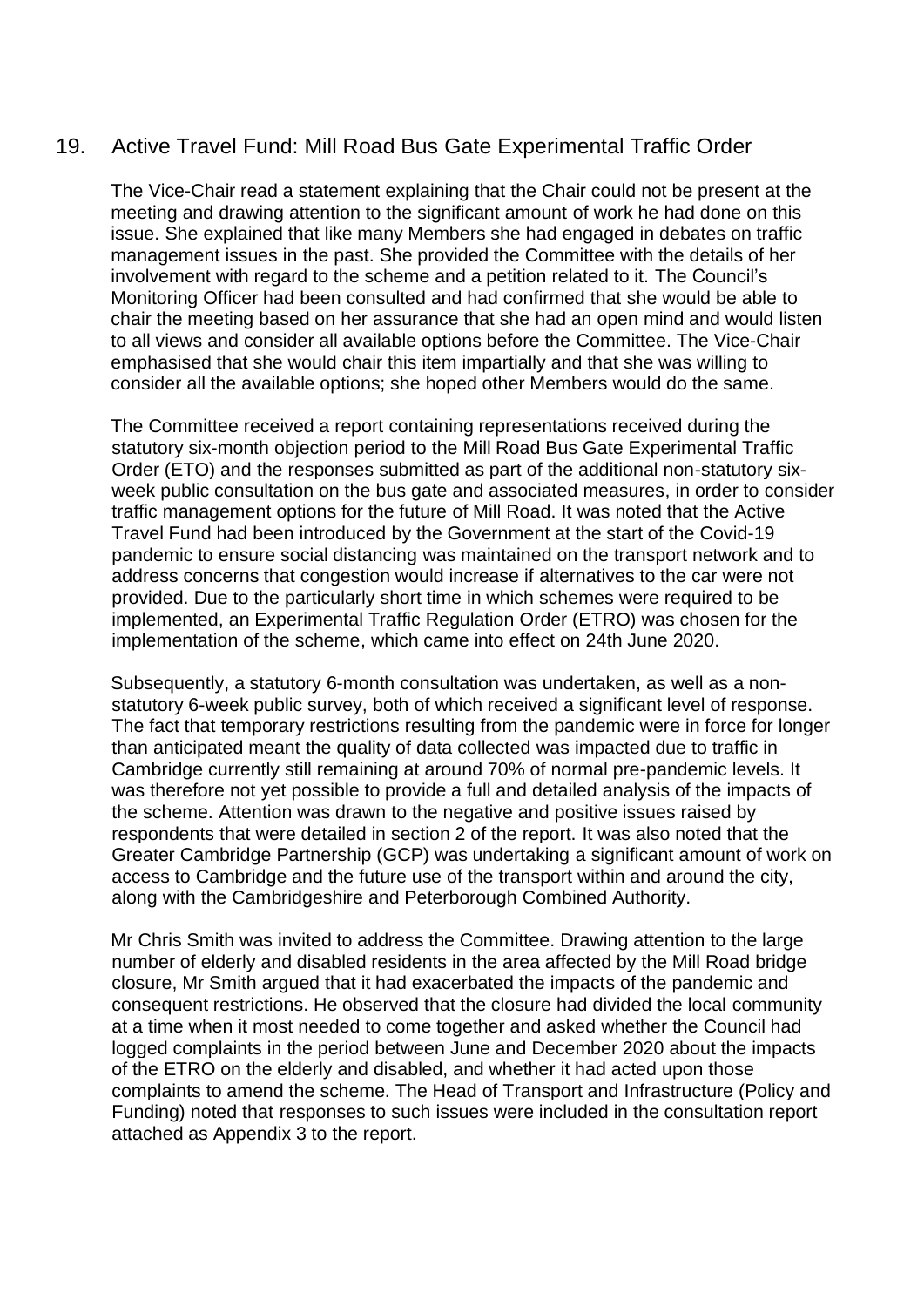Mr Pierro D'Angelico was invited to address the Committee on behalf of the Mill Road Traders' Association. Highlighting that the association represented 164 business, he informed the Committee that 87.6% of the business had indicated they were suffering as a result of the bridge closure, with only 3.9% suggesting that they had benefitted, and the remaining 8.5% noting no direct impact. 19 shops had closed over six months, while a further 11 were up for sale. Noting that the original purpose of the 6-month closure was to enable social distancing, he argued that the expiration of that period and the lifting of such restrictions meant that there was no reason for the bridge to remain closed and called on the Committee to reopen it.

Mr Abdul Arain was invited to address the Committee. He explained that Mill Road was a unique, diverse, vibrant, ethnically mixed mile long stretch of road. It was a community of one family which included residents as well as traders. He highlighted the national reputation of Mill Road. As a Muslim in drew attention to the importance to him and others of the local mosque. He explained that the closure of Mill Road bridge put worshippers, particularly the disabled and the elderly, who lived on the other side of the bridge to the mosque at a particular disadvantage. He reminded the Committee that not all disability was visible. He also drew attention to the significant number of businesses who were suffering financially and for some businesses it was just a matter of survival. He therefore called on any transport solutions for Cambridge to be carried out holistically as a whole across the city.

The clerk read a statement from Mr Andrew Smith who was representing the businesses of Urban Larder and Garden Kitchen. Although trading was extremely difficult at the moment neither business had contributed this to the closure of the bridge. Mr Smith was of the view that the closure had the potential to improve the physical environment and Mill Road's appeal generally. The reduction in vehicles did not necessarily mean a reduction in pedestrians. It was noted that the reduction in car use had made for a pleasanter environment. The current closure was a bit of a blunt instrument and looked poor as it had not protected the safety of cyclists, offered nothing to those dependent on access and had led to an abuse of on street parking on both sides of the road. If the closure was to remain, there should be an effective consultation to work towards an improved final solution.

Ms Anna Williams, Camcycle, was invited to address the Committee. She expressed her strong support for the Mill Road Bus Gate Scheme as a way of improving journeys for those travelling by foot, on cycle, using mobility aids and in buses/dial-a-ride vehicles. The majority of correspondents to the consultation had responded positively to the impact of the overall scheme on walking and cycling, safety, air quality and noise. However, she acknowledged that Camcycle would like to see improvements to accessibility and the build outs and improved consultation. She believed that there was overwhelming community support for maintaining less traffic and a pleasant environment on Mill Road; although many of these voices might be quieter than those with opposing views. She disagreed with the reference in the report that the scheme had not impacted significantly on the Council's priority relating to children. She drew attention to the Council's pledge to put Climate Change and health at the heart of its work by highlighting the number of children and families who now found Mill Road a safe place to shop, visit and travel to school. In conclusion, she highlighted Camcycle's response to the consultation to improve the situation on Mill Road.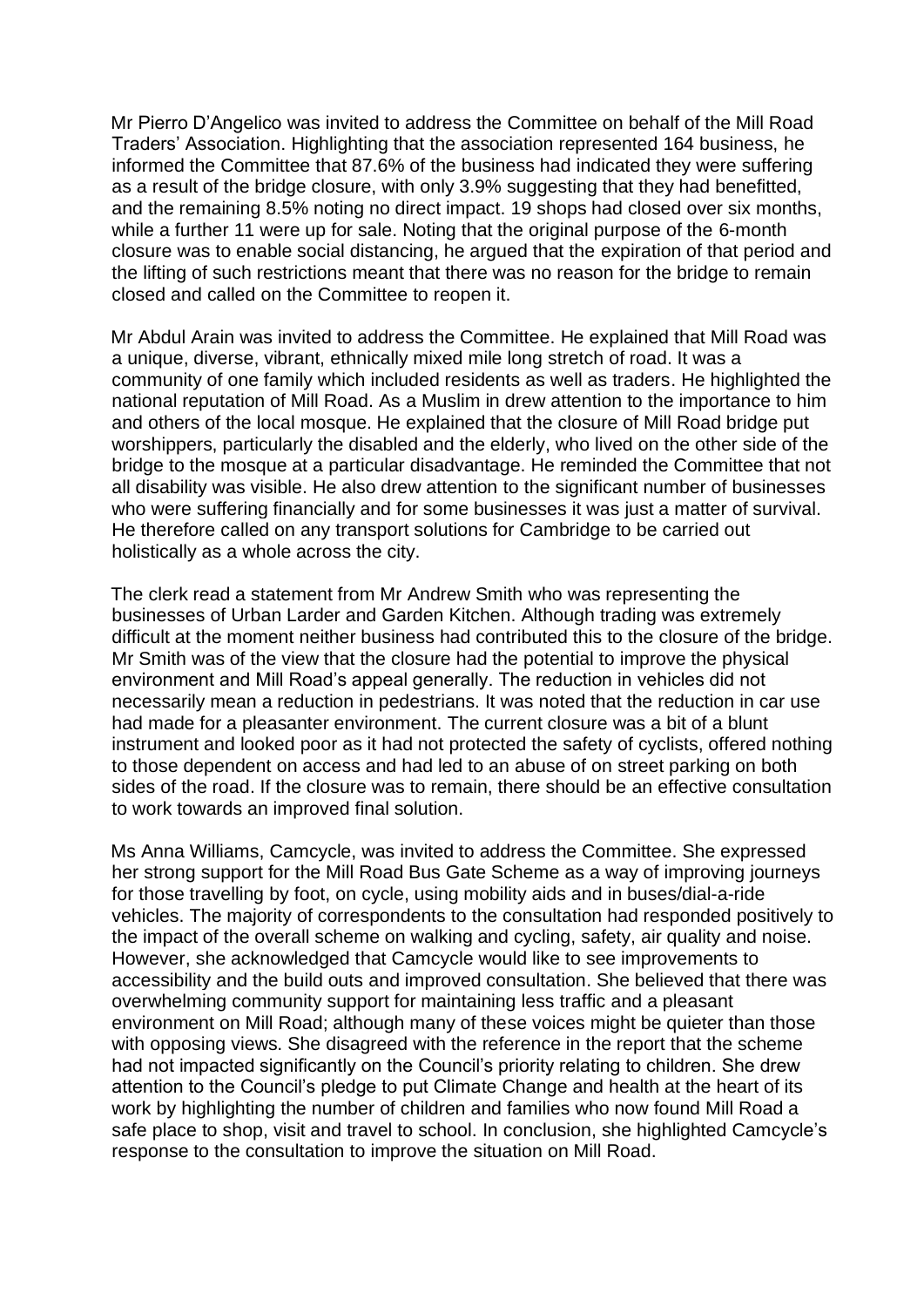Ms Sheila Gresham, Cambs Antiques Centre, was invited to address the Committee. She highlighted the impact of the closure of the bridge on her business. Whilst it was difficult to accurately measure the impact of this closure due to Covid, the closure of the bridge for maintenance in 2019 had impacted on her business by a third. She drew attention to the disruption and pollution being created on neighbouring roads as a result of the closure. She was of the view that people who wanted to keep the bridge closed did not appreciate the impact on small shops. She highlighted the fact that a study had shown the air quality improving on Mill Road before it was shut in 2019. She was particularly concerned that the buildouts had made it even more dangerous for cyclists.

Ms Liz Walter, Mill Road for People, was invited to address the Committee. Mill Road for People was an organisation involving residents and traders who sought to find a compromise solution to make significant changes to the current situation, which worked for everyone. She highlighted eight key goals for a thriving, successful and sustainable street. The organisation had received positive feedback particularly at its street stalls where it had talked to hundreds of people. She was convinced that the large majority of residents and a significant number of traders favoured the organisation's ideas. She focussed on three robustly evidenced facts as follows: since the Order was introduced 14 new businesses had opened on Mill Road; pollution levels on Mill Road had regularly exceeded WHO guidelines before the Order was implemented; and a study on traffic levels during the 2019 closure had found no significant increase in traffic levels on Hills Road or Coldham's Lane and only a 10% increase in Cherry Hinton Road, and at the same time cycle journeys had risen considerably.

Mr Daniel Fulton was invited to address the Committee. He explained that businesses in Mill Road had experienced a 60% reduction in business, which was an objective and verifiable fact from local businesses. In his view, the report did not make it clear that the current ETRO was unlawful as there had been no appropriate public sector equality duty investigation when the decision was made originally. In addition Regulation 17 2a 1 of the Local Authority Traffic Regulation Orders 1996 required specific notices to be published by the Council which had not happened. He was therefore of the view that the current ETRO could not lawfully be made permanent, and he urged the Council to seek legal advice before proceeding. In response, Members were informed that the Council had taken legal advice throughout the process and was mindful of the points which had been made. The Council was content that the Order was lawful.

City Councillor Richard Robertson, Local Member for Petersfield, was invited to address the Committee. He explained that throughout the closure of the bridge, Petersfield residents had continued to suffer from traffic using Mill Road as a through route. Half of Mill Road west of the railway was used to access the station and to 'rat run' through to Hills Road. The volume of traffic using this route had grown during the closure. He stressed the importance of a comprehensive collection of data. He drew attention to the buildouts on Mill Road which needed to be replaced by measures to reduce the speed of traffic. The pavement on the north side of Mill Road in Petersfield needed to be widened. Better crossing points were needed and measures to prevent cars parking on the pavement. He was disappointed that no attempt had been made to collect data during the closure relating to pollution levels. He acknowledged that it was important to respect the views of both sides. He was of the view that the closure had impacted on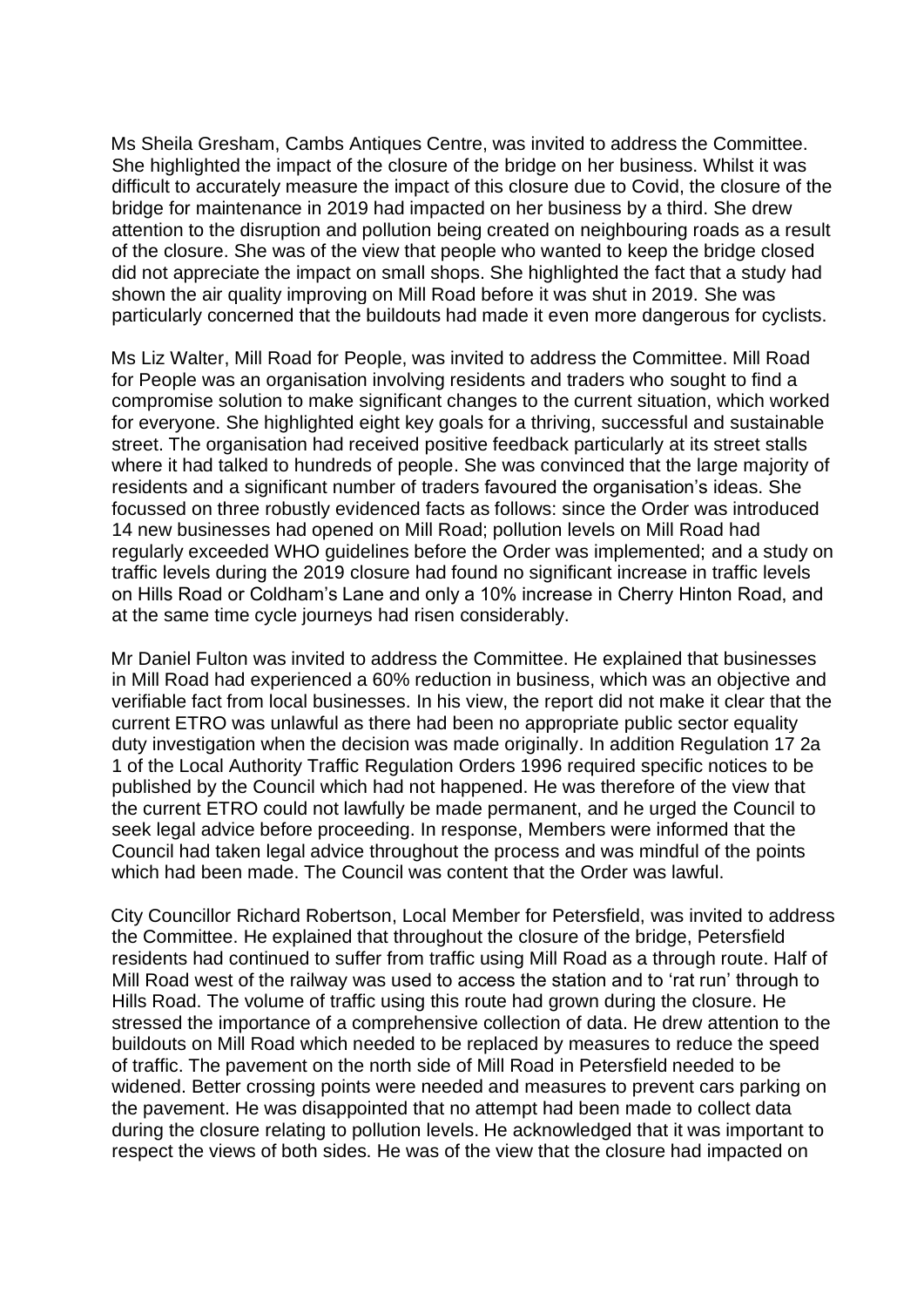other roads so what was needed therefore was a strategy for the whole city, which reinforced the importance of recommendation d) in the report.

City Councillor Jocelynne Scutt, Local Member for West Chesterton, was invited to address the Committee. She explained that the closure of Mill Road had wide considerations across the city. She highlighted the breakdown in local community relations due to the paucity of the public consultation when the project was embarked on and the failure in the consultation since. She urged the Council to consider Cambridge as one city when it carried out consultations in the future. She was disappointed that the Mill Road consultation had not involved taxi drivers, people with a disability who held blue badges, and elderly people and their carers.

City Councillor Dave Baigent, Local Member for Romsey, was invited to address the Committee. He urged Members to take the moral high ground. The purpose of the Mill Road closure had been to reduce the spread of Covid. It had been a brave decision taken in uncertain times to do the right thing. He queried whether the decision should be an economic or political one or if the Council should hold on to the positive outcomes from the original decision and therefore it should be a moral decision above party politics. He highlighted the experience of a thirteen year old cyclist, which focussed particularly on climate change and safety. Mill Road bridge closure had steered 12,000 cars away from this street. He acknowledged that some traffic had gone elsewhere but 50% had disappeared. In the local election Councillor Baigent had stood on a pledge to keep Mill Road restricted and had topped the poll. The candidate who had pledged to open the road had come last.

Councillor Richard Howitt, Local Member for Petersfield, was invited to address the Committee. He acknowledged that there was a strong body of opinion both for and against bridge closure within Petersfield. There were many people who wanted less traffic but did not want the character of Mill Road from a trading perspective to change. He reminded the Committee that the ETRO had been a scheme to address Covid and the report made no case to continue the closure of this basis. Petersfield residents wanted better traffic management but not at the expense of their neighbours. There had been increases in traffic in East Road, Cherry Hinton Road and Coldham's Lane. He drew attention to the increase in carbon emissions resulting from the extra length of journeys. He stressed the importance of taking into account the claims made by traders in their survey, which was supported by 168 businesses. He therefore believed that the case was not proven to continue with the bridge closure. Any future closures should be considered as part of the City Access for Cambridge as a whole using the holistic approach set out in the report.

Councillor Shailer moved an amendment, seconded by Councillor Beckett, to delete recommendation b) and replace with the following:

b1) To maintain the Mill Road bus gate experimental traffic order as temporary, with a view to make it permanent, and then initiate a full and fair consideration from a further period for public consultation and objection including full consultation on options for exemptions as outlined in paragraphs 2.23-2.27 of the report. Implement immediate resolution of taxi and disability access issues and make a final decision on which of the remaining 8 options would become permanent once the consultation was complete.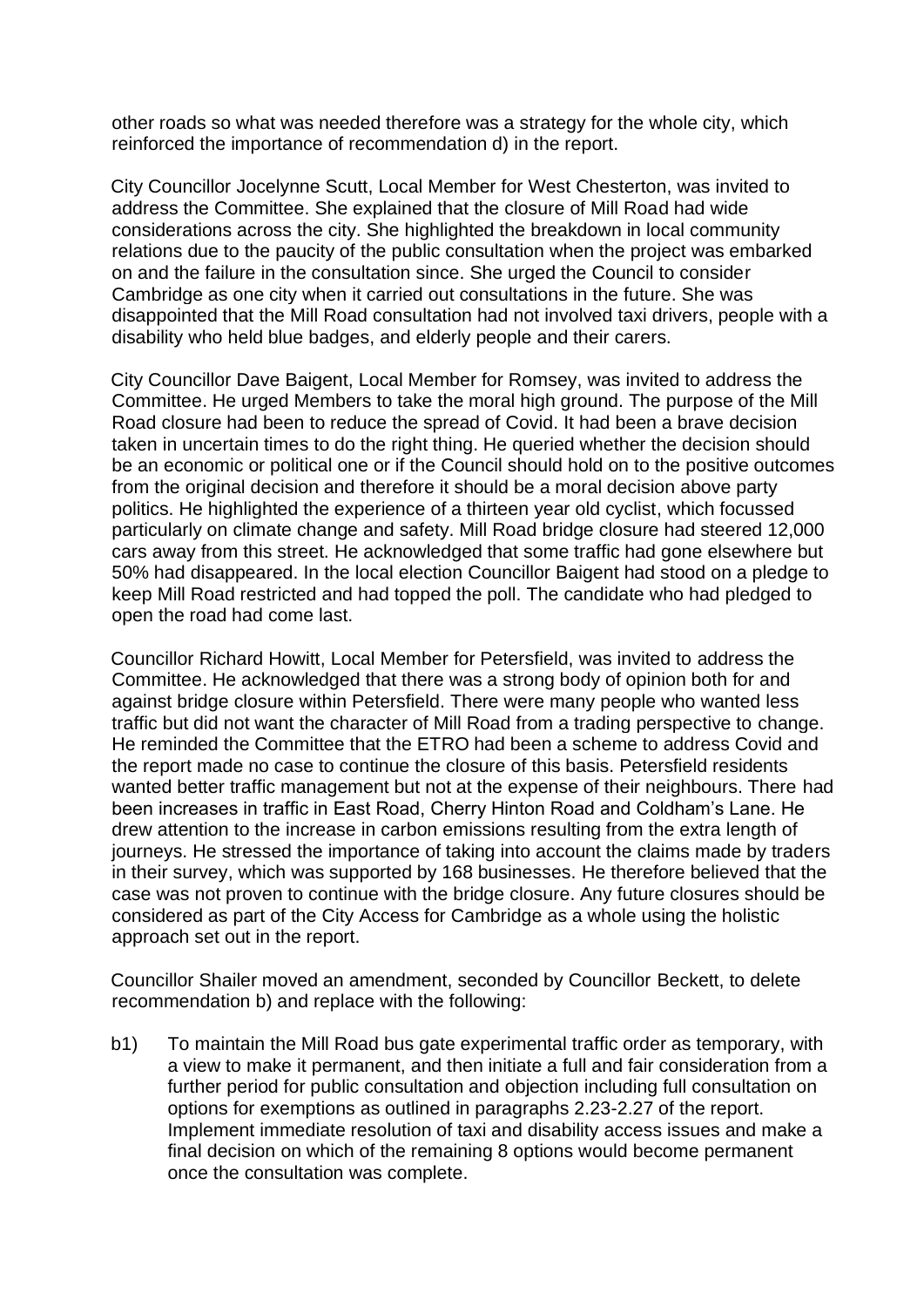b2) To remove the restriction and undertake a full review and consultation on the options and use of Mill Road to include possible exemptions, outlined in paragraphs 2.23-2.27 of the report, to include positive measures to counter the adverse economic impacts and in the light of further work to manage city access adopting the holistic approach outlined in the report.

In moving his amendment, Councillor Shailer reported that it was great to see so many people from Mill Road. The people who lived and worked on Mill Road were like a family and would still be friends long after this meeting. He explained that the amended options both had full consultations. The difference was that b2) brought the traffic back whilst the consultation was running. The consultation would provide more options which would give more help to traders. He drew attention to the real benefit of b1), which would provide the first disabled bus gate access in the city. Disabled car users would have help moving around the city and it would also help those disabled users who were on buses, mobility scooters and those with respiratory problems. Along with the removal of the buildouts, it would be possible to deal with the most disliked aspects of the emergency measures installed on Mill Road last year.

The Team Leader, Highways Infrastructure Projects and Major Infrastructure Delivery, explained that it was unlikely that a consultation could be completed, and a new Order introduced before the expiry of the current ETRO. There was therefore a significant risk that the current ETRO would expire before a modification could be introduced. It was also not clear what might be implemented as an immediate resolution of taxi and disability access issues. These would have to be introduced as a permanent Traffic Regulation Order and would need to follow consultation and advertisement, which again took time. He drew attention to the report which detailed the technological difficulties of a general exemption for disabled drivers, which could possibly render the restriction unenforceable.

While discussing the amendment, individual Members:

- confirmed that all Conservative Group members had a free vote on this issue.
- paid tribute to all the speakers for making their points in a logical and considerate way.
- − expressed concern that it would be difficult to monitor blue badge holders as it was the person not the car who held the badge. It was also suggested that exemptions should be made for totally propelled electric vehicles.
- − questioned that the time constraints outlined by the Team Leader effectively meant that the ETRO would lapse while the other work was going on, which would enable the Council to examine properly how it went forward. He suggested that this could include a facial recognition system for blue badge holders.
- highlighted that the purpose of the amendment was to allow the bridge to remain closed by addressing the concerns of taxi drivers and disabled users immediately. It was noted that there were a couple of committee meetings before the expiry date

or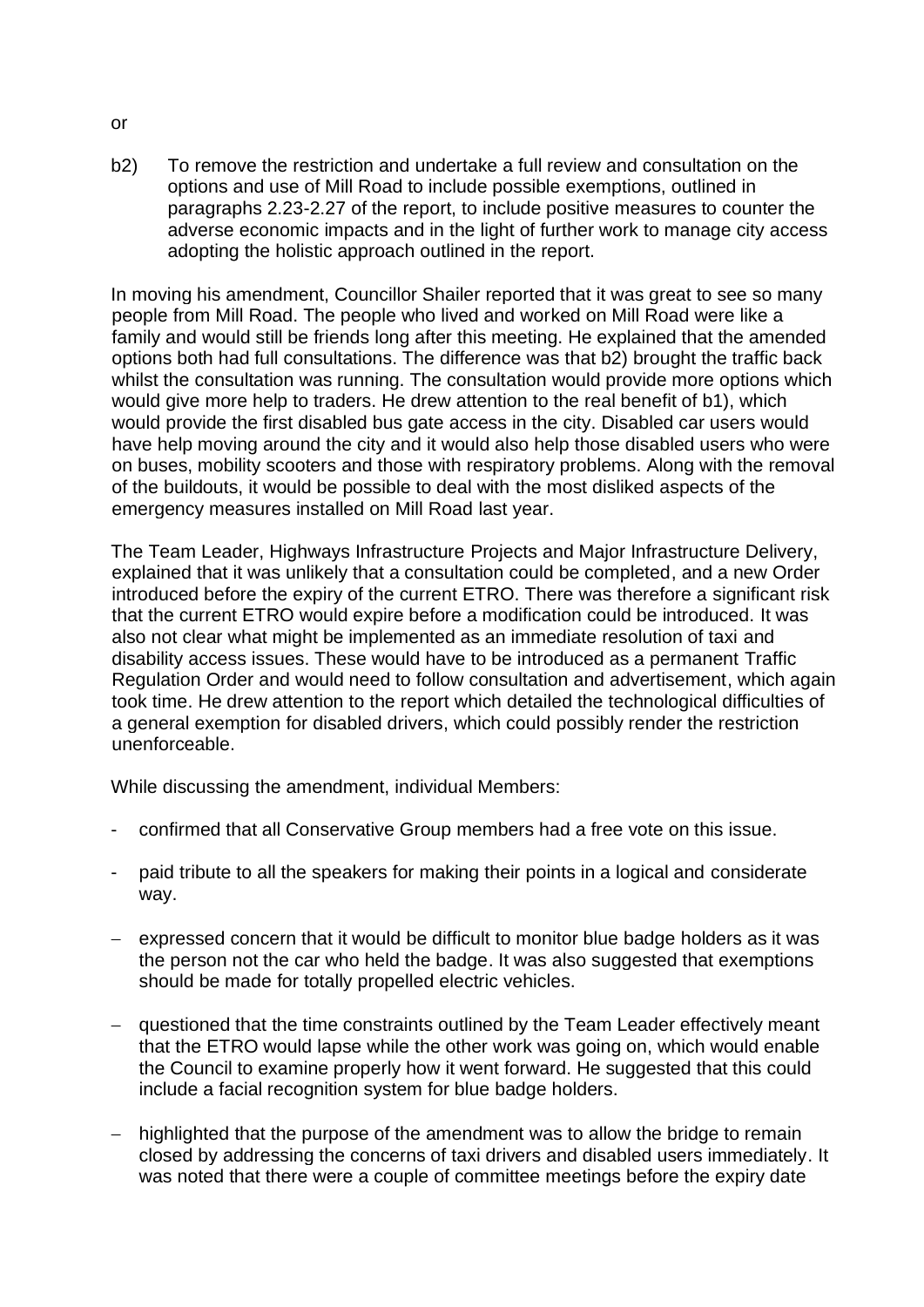which would enable the Committee to examine how taxi driver and disabled access was working. It was felt that opening the road up immediately would send the wrong message and would prevent the Council from undertaking a correct consultation, which identified all of these issues. There was currently a white list for taxi drivers in the City so the same could be compiled for blue badge holders if they identified a car. Another Member expressed concern that the decision was effectively being predetermined as the current debate was about the amendment proposing either continued closure or reopening.

- − suggested that this was a sensible amendment, which reflected the need to address environmental issues around Mill Road but also disability issues.
- − expressed concern that b1) of the amendment was pre-determining the decision as it contained the words "with a view to make it permanent".

Before the vote on the amendment, the Interim Director of Highways and Transport reminded the Committee that the amendment carried some risks, but Members were at liberty to accept the risks if they so wished. He invited the Team Leader, Highways Infrastructure Projects and Major Infrastructure Delivery to remind Members again of the risks. In addition to his previous points, he reported that the technology was not available at the moment to pinpoint a blue badge on a windscreen; officers were looking into these options. However, at the moment anyone wishing to access the bridge could claim they were going to carry a disabled driver.

In response, one Member queried whether a driver could be asked to prove they were carrying a blue badge holder if they received a penalty ticket. In response, it was a possibility that any driver driving over the bridge could appeal the penalty notice, but the onus was then on the driver to prove they had a disabled person on board. However, operationally it would be an extremely difficult situation to manage. Another Member reported that it was unlikely there would be a watertight solution from day one so the Council would have to live with some abuses to the system until other measures could be implemented to bring in a system which would work for most people.

On being put the vote, the amendment was carried by a majority.

While discussing the substantive motion, individual Members:

- − acknowledged the impassioned comments for and against the closure. It was noted that some Councillors had been unable to vote for the amendment because of the issue of pre-determination in relation to b1). There was a need to have a full and open consultation without pre-determining the final outcome. The primary aim of the Council must be to enable people to get around efficiently and safely, but health was obviously equally important. However, the closure also impacted on other roads in the area such as Tenison Road. It was proposed that any further consultation should consider the implications of the work of the GCP in relation to the eastern access. It was not clear how the Council could achieve a meaningful consultation if it carried on with the ETRO.
- − highlighted the need for any final decision to actually work for people and pull both sides together. It was acknowledged that even the local Councillors on the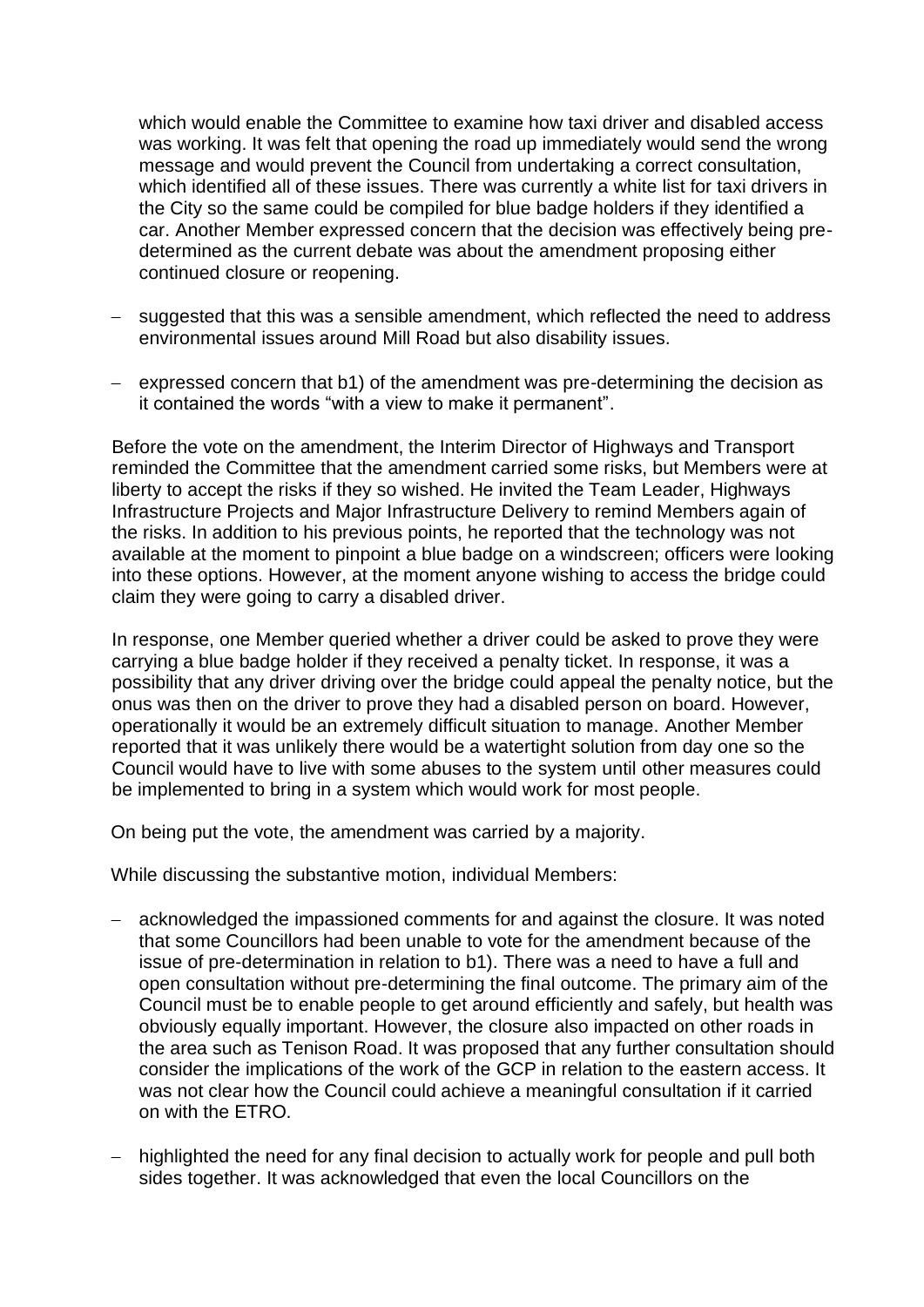Committee and those which had spoken were not necessarily of the same mind. It was therefore incumbent on the Committee to make a decision which was deliverable. There was concern that given the advice provided by the officers, recommendation b1) was high risk and possibly undeliverable. It was therefore important to deliver any scheme properly and not to pre-determine any decision.

- Treminded the Committee that the ETRO had been introduced for Covid safety reasons. However, it was important to note that COVID was not over yet and it would be premature to remove the restrictions. It was felt that recommendation b1) gave an opportunity to see what had and had not worked.
- − highlighted how difficult it was to drive down a road with so many different other road users. It was felt that the volume of vehicle traffic was inappropriate for such a road. It was acknowledged that there needed to be exemptions and the arguments had been well made by the public speakers. Recommendation b1) committed the Council to a full public consultation where the issues of access could be discussed as well as exploring all the options to identify the best fit.
- − welcomed the local engagement on this issue but expressed disappointment that the debate had become so bitter. It was therefore hoped that the amendment would result in some consensus. Whilst welcoming the consultation, there was some frustration around the amount of quantitive data within it, which made it difficult to reach a final decision. All people appeared to agree that the consultation had been flawed and it was therefore important that the Council had the chance to look at this again. It was acknowledged that the current bridge closure had some issues such as the buildouts, which were not ideal. The Council would need to consider other mitigations to make the road safer, and actions to help traders such as shuttle buses connecting the Beehive Centre. It was acknowledged that the closure had made traffic worse for other roads, but it was important to remember that the traffic on these roads had been bad to start with. In supporting recommendation b1) it was important that the Council helped the other roads such as Coldham's Lane, Cherry Hinton Road and East Road.
- − highlighted the need to help traders in Mill Road which would be part of the consultation. The Council wanted people to shop locally and use active transport. A lack of planning had forced cars into streets which were never designed for them. Mill Road was narrow with high pollution levels. Thousands of people on foot, bikes and mobility scooters were right next to the traffic and exposed to all the dangers that came with it. The Joint Administration agreement included a commitment to a modal shift in transport working together with the GCP and the Combined Authority, as well as a greener and fairer Cambridge. The Joint Administration wanted to prioritise shoppers over cars in Mill Road. City Access at the moment proposed a holistic approach.
- − queried why some people were trying to make this a partisan issue as it was really an issue of conscience. It was noted that Councillor Howitt was one of the authors of the Joint Administration agreement, as quoted by a previous Councillor. All of the Committee had received an e-mail before the meeting from the Chair of the Committee who could not be present stating a proposal to amend the recommendation. He had also asked the Committee to support recommendation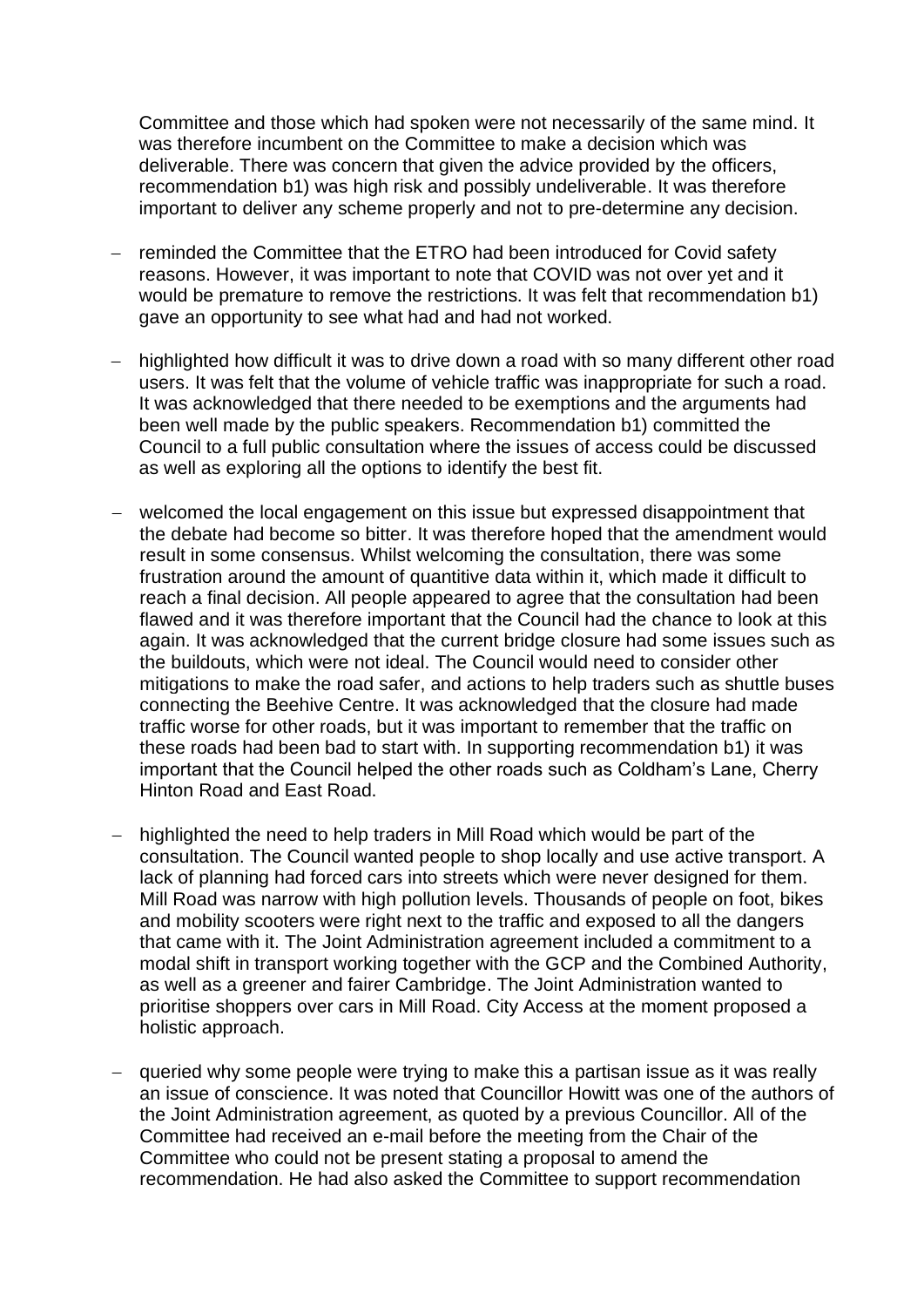b1), which was effectively pre-determining the decision. For the A1123 and A1421 Reclassification to 'B' Road Status, the Committee had been told by the Joint Administration that it was not possible to deal with roads in isolation, but this did not appear to be the case in relation to Mill Road.

It was resolved by a majority using the Vice-Chair's casting vote to:

- a) Consider both the responses to the informal public consultation and formal objections to the Experimental Traffic Order;
- b) Remove the restriction and undertake a full review and consultation on the options and use of Mill Road to include possible exemptions, outlined in paragraphs 2.23-2.27 of the report, to include positive measures to counter the adverse economic impacts and in the light of further work to manage city access adopting the holistic approach as outlined in the report;
- c) Remove the temporary build-outs from Mill Road as detailed in paragraphs 2.10- 2.13 of the report; and
- d) Instruct officers to consider funding opportunities to carry out further consultation and development of a plan to address issues in Mill Road.

#### 20. A14 Local Network Issues

The Committee received a report which provided an update on local issues associated with the A14 Huntingdon to Cambridge scheme being delivered by Highways England (HE) and discussion on progress on their resolution with an HE representative. It also sought approval of proposed changes to the access control barriers on the two bridges at Bar Hill and Swavesey. It was noted that the project design had been carried out before the recently published LTN 1/20 guidance from the Government and that the County Council was working with HE to improve safe access as a result. It was emphasised that lessons learned from the project would be taken into consideration with the development of other future projects. The HE A14 Project Director informed the Committee that HE carried out Post Opening Project Evaluations (POPEs) of schemes a year after their completion in order to assess whether they had achieved the expected traffic, economic and environmental benefits. Due to reduced traffic levels as a result of Covid-19, it had been decided to carry out the review in March 2022, once traffic levels had returned to pre-pandemic levels.

The Vice-Chair invited Anna Williams to address the Committee on behalf of Camcycle. Welcoming the report's recommendation to remove exclusionary barriers and replace them with safe bollard arrangements, Ms Williams expressed concern that resolving the matter had overshadowed further issues with the A14 project. She argued that crossing facilities were dangerous at roundabouts on junctions, as it could take pedestrians up to 15 seconds to cross carriageways on which vehicles were travelling at up to 60mph. Ms Williams suggested that such situations could have been averted by simple design changes and highlighted the importance of ensuring that similar situations did not arise with future projects, such as the A428.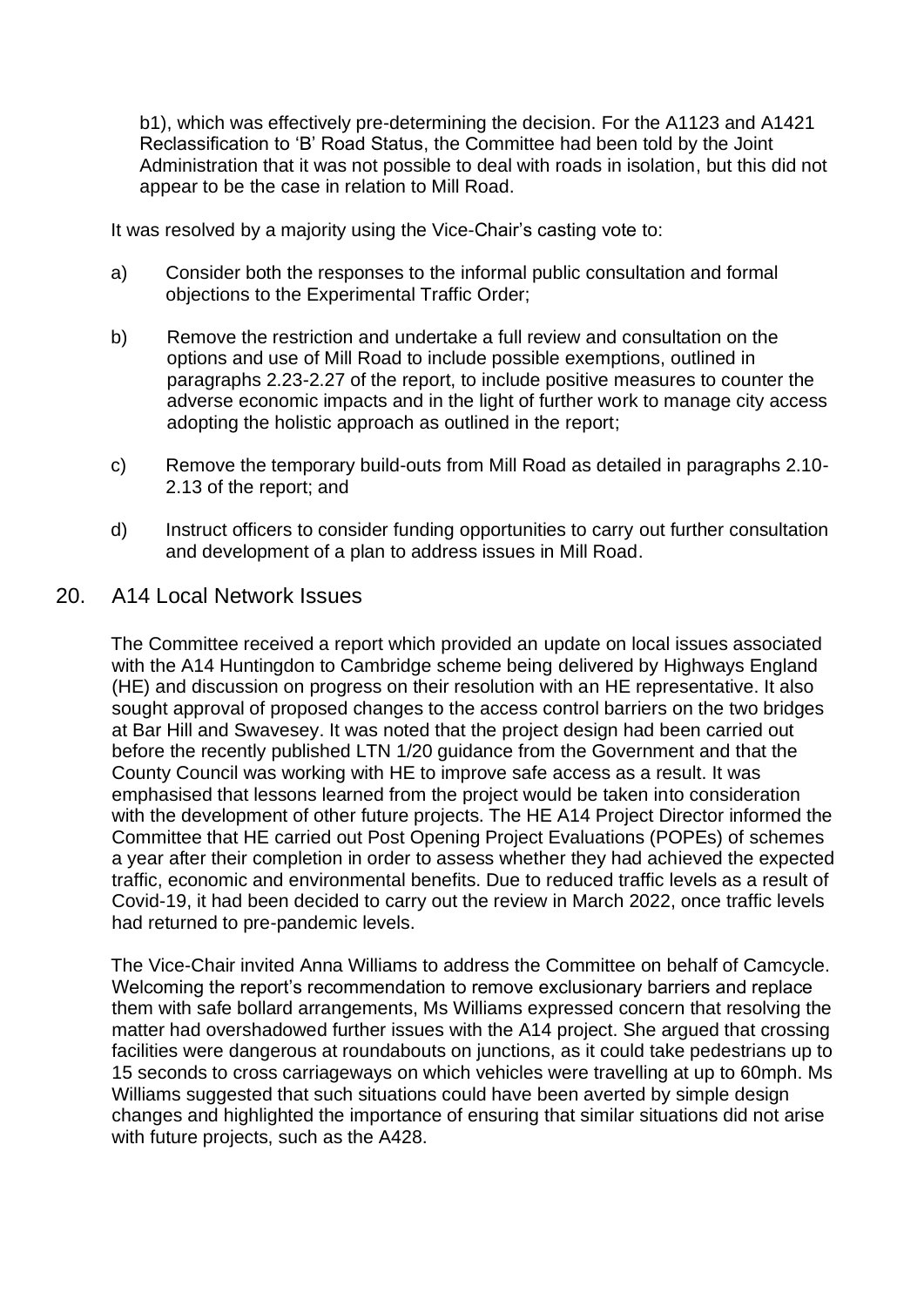Councillor Ian Gardener, the County Councillor for the Alconbury and Kimbolton division, was invited to address the Committee. Drawing attention to severe damage suffered by multiple roads in the local area during the construction phase of the A14 project, including potholes, damaged verges and collapsed road edges, Councillor Gardener highlighted that many vehicles, including HGVs, did not use official diversion routes, instead following unsuitable routes suggested by satellite navigation devices. He argued that insufficient signage had been installed by Highways England and that local properties had experienced damage as a result, while littering was a constant problem and stones were thrown up by vehicles. He drew particular attention to such issues on the B1043 and called for Highways England to repair local roads and remove HGVs from unsuitable roads through additional signage and weight limits.

The Vice-Chair invited David Stoughton to address the Committee on behalf of Living Streets Cambridge. Mr Stoughton informed the Committee that, as part of the Cut the Clutter campaign run nationally by Living Streets, over 80 sites in Cambridge had been identified where pavements were sufficiently blocked by obstacles, such as traffic signs, lampposts, street furniture and pavement parking, to make them unpassable for wheelchair users, parents with buggies and visually impaired pedestrians, and sometimes even all pedestrians. Noting that some of the obstacles were the responsibility of the Council, he asked whether the Committee would prioritise their removal or repositioning as a matter of urgency to allow free movement and promote active travel, and also asked whether the Committee would agree to issue a schedule of repairs and improvements to footways following their inspection.

Councillor Tom Sanderson, the County Councillor for the Huntingdon West division, was invited to address the Committee. Councillor Sanderson expressed concern about signage on the A1307 encouraging HGVs to use the Pathfinder link road and Huntingdon ring road, which was causing significant damage to the roadway and disruption for residents. Acknowledging that work was still ongoing, he called on HE to meet with residents to find a solution to the problem.

While discussing the report, Members:

- − Welcomed the completion of the A14 project and acknowledged that teething problems were inevitable and should be resolved as soon as possible.
- − Expressed concern about HGVs using inappropriate roads and access routes.
- − Queried why 40mph restrictions remained in place on certain stretches of the A1307, noting that the road was experiencing very low levels of traffic. Officers confirmed that the speed restrictions were temporary, and that final discussions were still ongoing between HE and the Council about signage, and the Assistant Director for Infrastructure and Growth undertook to investigate the issue and report back to Members. **Action required**
- − Emphasised the need for repairs to be carried out in villages affected by diverted traffic during the construction phase, and suggested that more pro-active mitigation measures should be planned for future projects. It was confirmed that discussions were ongoing with the Department for Transport and HE about additional funding in the region of £4m to £5m from outside the A14 project budget that could be secured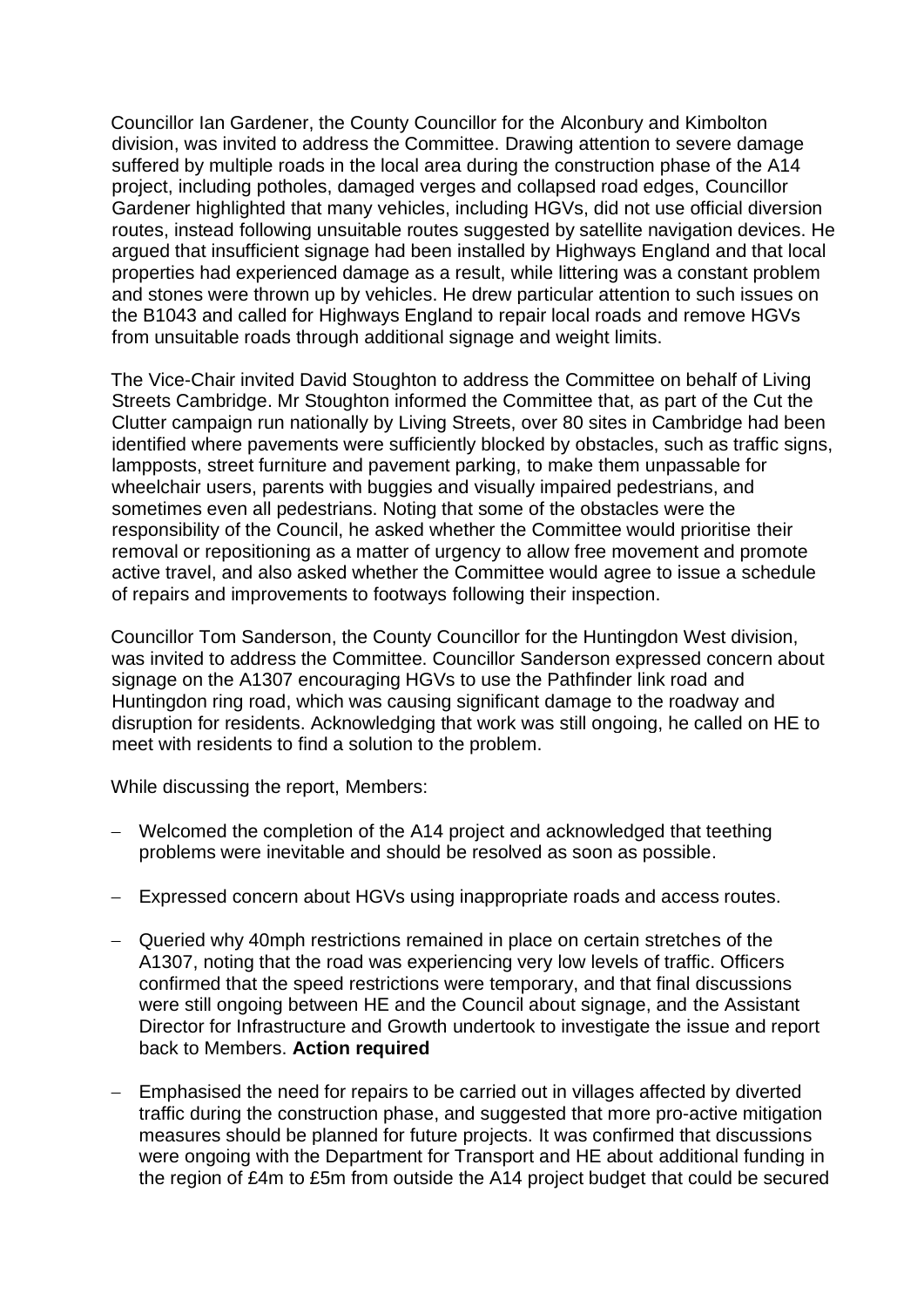for necessary repairs to the local road network, and also that work was being undertaken to ensure that future projects did not cause similar problems, through better signage and engagement with satellite navigation companies. It was noted that the affected roads did not have weight restrictions and therefore the Council was unable to enforce a restriction on their usage by HGVs, although HE was investigating the effectiveness of weight limits to discourage their usage in the future.

- − Expressed frustration that previous unanimous calls from the Committee for weight restrictions to be placed on roads that were unsuitable for HGVs had not been acted upon. It was acknowledged that enforcement would be difficult, but Members argued that such restrictions would nonetheless have led to less damage. The Assistant Director for Infrastructure and Growth recognised the frustrations and reassured Members that the issue was being considered at the highest level with the intention to find the most effective solution for future projects, and that the Council was not against the implementation of weight restrictions. Nonetheless, Members reiterated a request for temporary weight restrictions to be implemented, regardless of their considered effectiveness.
- − Suggested that the installation of arrows on the A1307 indicating two-way traffic would improve safety. The Assistant Director for Infrastructure and Growth acknowledged that there was a risk of drivers thinking that it was a dual carriageway and undertook to review how such measures could be implemented. **Action required**
- − Highlighted the need for a safe crossing from Conington to Fen Drayton over the A1307 and queried how it could be included for major project infrastructure delivery. The Committee was informed that a Stage 3 Road Safety Audit recently carried out by HE to assess the risk of not having a formal crossing point had concluded that warning signage should be introduced along the A1307. The Council had not agreed with the conclusion and it was confirmed that it would be reviewed as part of the trunking process.
- − Emphasised the need to adopt the LTN 1/20 guidance on the A428 project, as well as greater attention to improving biodiversity. It was acknowledged that the LTN 1/20 was guidance and not a requirement, although the HE Project Director assured Members that the project would reach the highest standard that it was possible to achieve. He also noted the A428 project was still in its design stage and confirmed there was scope to improve the biodiversity net gain.
- Expressed concern that a delay to the POPE would result in a significant delay to dealing with unintended consequences of the project and queried whether it could be undertaken before March 2022. The HE A14 Project Director noted that another reason for the delay was to allow the works in Huntingdon to be completed and for the scheme to be fully open, which would be early 2022. Members expressed concern that HE would be less willing to undertake measures so long after completion of the project, but the Assistant Director for Infrastructure and Growth assured Members that there was a legal agreement for HE to formally resolve unintended consequences on certain parts of the scheme.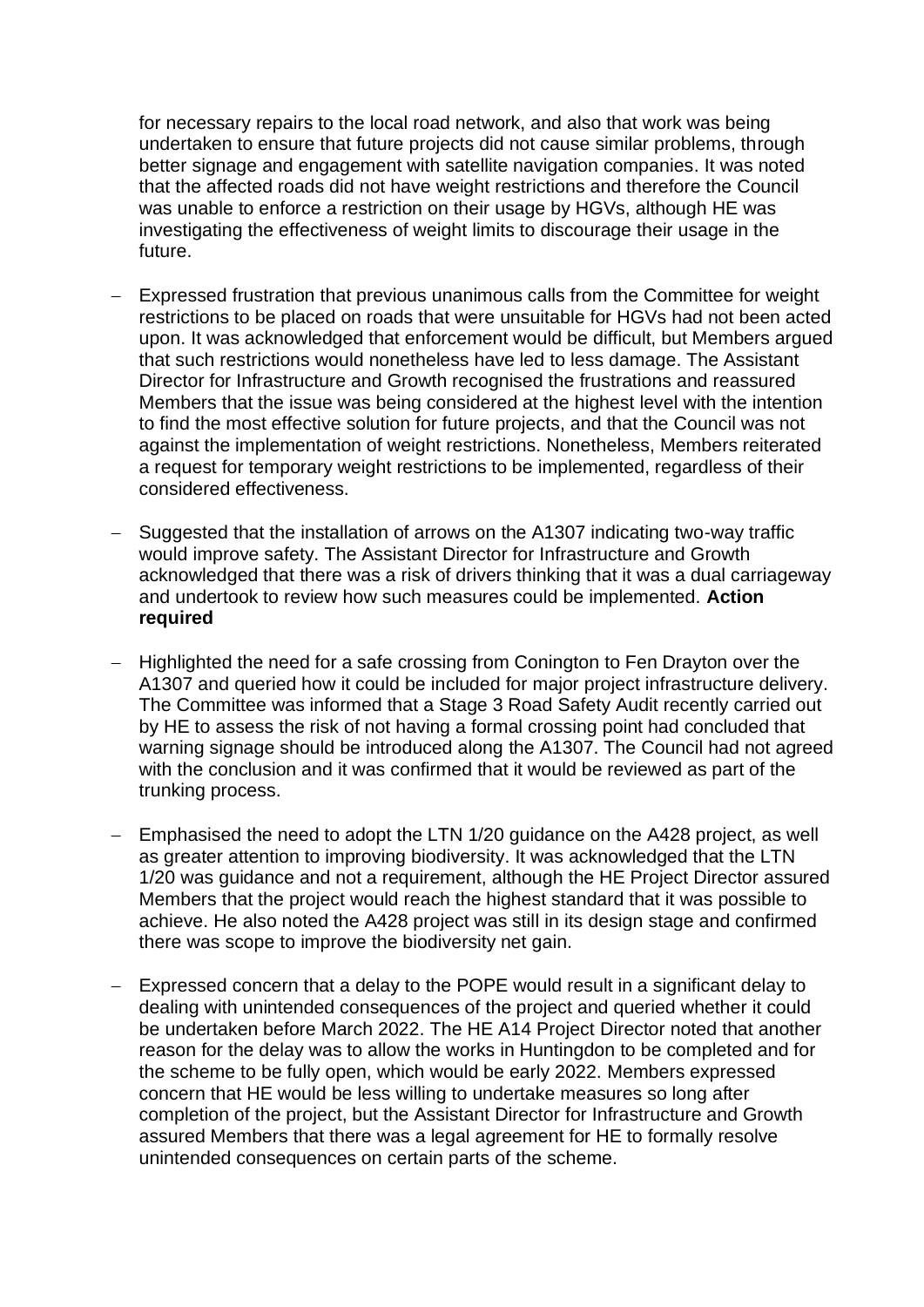- − Argued that necessary repairs identified by the POPE should not be classified as Road Investment Strategy 3 (RIS3) measures in 2025, as that would unnecessarily delay their resolution. It was noted that the results of the POPE could not be prejudged and while some measures might require lower levels of intervention, it was possible that RIS3 measures would be required. Actions would be identified and discussed jointly between HE and the Council.
- − Expressed concern about the derelict buildings alongside the A14 in Bar Hill and the fact that the report did not indicate a solution for either reoccupying them or developing an alternative access to them, particularly given the possibility of land contamination resulting from the former petrol station. The HE A14 Project Director informed the Committee that the contaminated land issue had been resolved and that HE was working to safely dispose of the site.
- − Highlighted the lack of consultation with local residents and local Members on the Bar Hill crossing and emphasised the need to ensure greater engagement with such stakeholders in the future.
- − Welcomed the independent safety review that was undertaken on the NMU crossing cycle barriers that had resulted in the recommendation to replace them with bollards.

It was resolved unanimously to:

- a) Note the current issues and progress with their resolution; and
- b) Approve the proposed changes to the access barriers currently installed on the Non-Motorised User (NMU) bridges at Bar Hill and Swavesey junctions outlined in section 4.0 of this report.
- 21. Finance Monitoring Report June 2021

This item was deferred to the next meeting, when the latest Finance Monitoring Report would be considered.

22. Cambridgeshire County Council's response to Network Rail's consultation on the Ely Area Capacity Enhancement Scheme (Ely South)

The Committee received a report that set out the proposed response to Network Rail's consultation on the Ely Area Capacity Enhancement Scheme (Ely South), and which sought a delegation to submit the final consultation response to the Executive Director for Place and Economy. It was noted that Local Members had been recently briefed by Network Rail on the scheme.

While discussing the consultation response, Members:

− Highlighted that concerns had been raised by local residents regarding the Kiln Lane crossing and called for assurances that the local area would be protected.